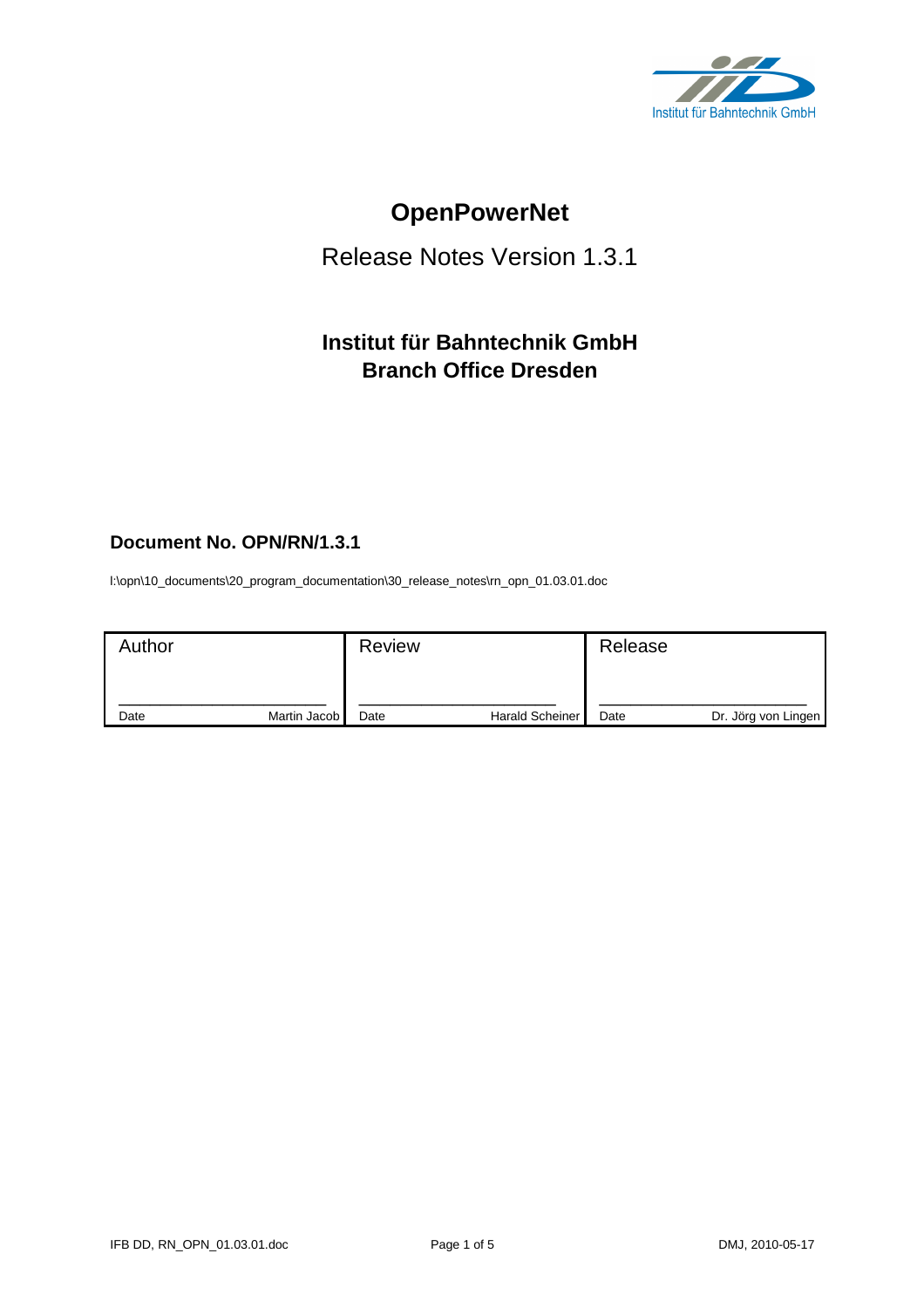## **1 Introduction**

#### **1.1 Overview**

The purpose of this document is to describe the changes and the status of OpenPowerNet version 1.3.1. The document contains:

- List of delivered files on DVD,
- Description of the main functionality,
- Any restrictions known,
- List of corresponding documentation and
- Known issues.

#### **1.2 Configuration**

See document Installation Instruction version 1.3.1 for required third-party software versions.

#### **1.3 Acronyms and abbreviations**

The following abbreviations are used within this document.

| <b>Abbreviation</b> | <b>Description</b>         |
|---------------------|----------------------------|
| I DVD               | Digital Versatile Disk     |
| DC                  | <b>Direct Current</b>      |
| AC                  | <b>Alternating Current</b> |

#### **2 List of files on DVD delivery**

```
OPN_InstallationInstruction_1.3.1.pdf 
OPN_ReleaseNotes_1.3.1.pdf 
OPN_UserManual_1.3.1.pdf 
OpenPowerNet\my.ini 
OpenPowerNet\createUser.bat 
OpenPowerNet\OpenPowerNet-1.3.1.zip 
OpenTrack\OpenTrack.V_1.5.5_2010-03-29.zip 
ThirdPartyPrograms\HASPUserSetup.exe 
ThirdPartyPrograms\jre-6u14-windows-i586.exe 
ThirdPartyPrograms\MCRInstaller_R2009a_win32.exe 
ThirdPartyPrograms\MCRInstaller_R2009a_win64.exe 
ThirdPartyPrograms\mysql-connector-odbc-3.51.27-win32.msi 
ThirdPartyPrograms\mysql-connector-odbc-5.1.5-win32.msi 
ThirdPartyPrograms\mysql-connector-odbc-5.1.5-winx64.msi 
ThirdPartyPrograms\mysql-essential-5.0.67-win32.msi
ThirdPartyPrograms\mysql-essential-5.0.67-winx64.msi 
ThirdPartyPrograms\mysql-gui-tools-5.0-r14-win32.msi 
ThirdPartyPrograms\odbcad32 (x86).lnk 
ThirdPartyPrograms\odbcad32.lnk 
ThirdPartyPrograms\vcredist_x64.exe 
ThirdPartyPrograms\vcredist_x86.exe 
update\artifacts.xml 
update\content.xml 
update\index.html 
update\site.xml 
update\features\de.bahntechnik.dd.opn.bin_1.3.0.v_201003311200.jar
```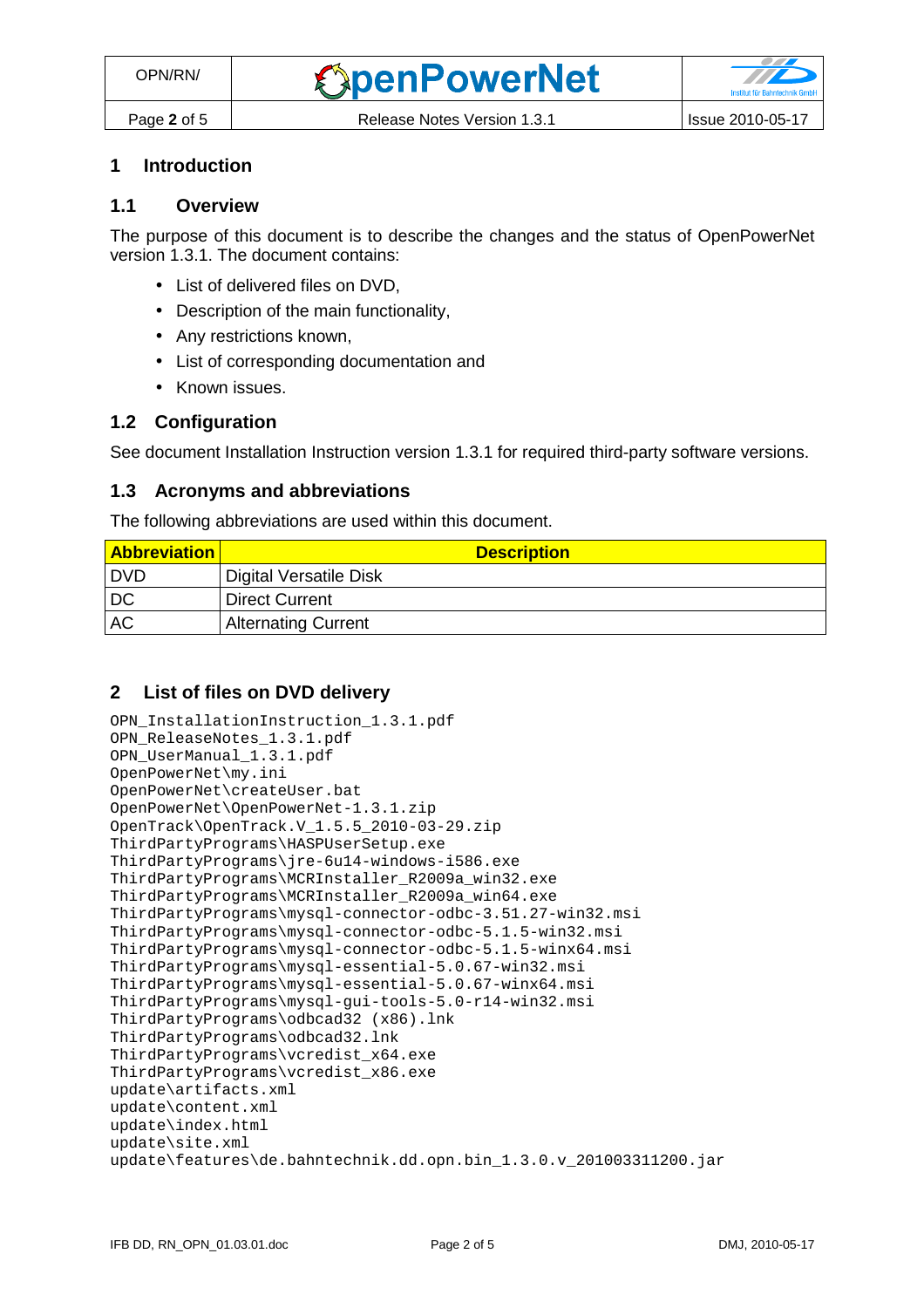| DPN/RN/     | <b><i>SpenPowerNet</i></b>  |                  |
|-------------|-----------------------------|------------------|
| Page 3 of 5 | Release Notes Version 1.3.1 | Issue 2010-05-17 |

| <u>2000 - 2000 - 2000 - 2000 - 2000 - 2000 - 2000 - 2000 - 2000 - 2000 - 2000 - 2000 - 2000 - 2000 - 2000 - 2000 - 2000 - 2000 - 2000 - 2000 - 2000 - 2000 - 2000 - 2000 - 2000 - 2000 - 2000 - 2000 - 2000 - 2000 - 2000 - 2000</u><br>$10000 = 01000$ |
|---------------------------------------------------------------------------------------------------------------------------------------------------------------------------------------------------------------------------------------------------------|
| update\features\de.bahntechnik.dd.opn.bin_1.3.1.v_201005170000.jar                                                                                                                                                                                      |
| update\features\de.bahntechnik.dd.opn.psc.prj.ui_0.3.0.v_201003311200.jar                                                                                                                                                                               |
| update\features\de.bahntechnik.dd.opn.psc.prj.ui_0.3.1.v_201005170000.jar                                                                                                                                                                               |
| update\features\de.bahntechnik.dd.opn.ui_0.3.0.v_201003311200.jar                                                                                                                                                                                       |
| update\features\de.bahntechnik.dd.opn.ui_0.3.1.v_201005170000.jar                                                                                                                                                                                       |
| update\plugins\de.bahntechnik.dd.opn.ana.help_0.3.0.v_201003311200.jar                                                                                                                                                                                  |
| update\plugins\de.bahntechnik.dd.opn.ana_0.3.0.v_201003311200.jar                                                                                                                                                                                       |
| update\plugins\de.bahntechnik.dd.opn.bin.help_1.3.0.al_201002110900.jar                                                                                                                                                                                 |
| update\plugins\de.bahntechnik.dd.opn.bin.help_1.3.1.v_201005170000.jar                                                                                                                                                                                  |
| update\plugins\de.bahntechnik.dd.opn.bin_1.3.0.v_201003311200.jar                                                                                                                                                                                       |
| update\plugins\de.bahntechnik.dd.opn.bin_1.3.1.v_201005170000.jar                                                                                                                                                                                       |
| update\plugins\de.bahntechnik.dd.opn.psc.prj.ui.diagram_0.3.0.v_201003311200.jar                                                                                                                                                                        |
| update\plugins\de.bahntechnik.dd.opn.psc.prj.ui.diagram_0.3.1.v_201005170000.jar                                                                                                                                                                        |
| update\plugins\de.bahntechnik.dd.opn.psc.prj.ui.edit_0.3.0.v_201003311200.jar                                                                                                                                                                           |
| update\plugins\de.bahntechnik.dd.opn.psc.prj.ui.edit_0.3.1.v_201005170000.jar                                                                                                                                                                           |
| update\plugins\de.bahntechnik.dd.opn.psc.prj.ui.editor_0.3.0.v_201003311200.jar                                                                                                                                                                         |
| update\plugins\de.bahntechnik.dd.opn.psc.prj.ui.editor_0.3.1.v_201005170000.jar                                                                                                                                                                         |
| update\plugins\de.bahntechnik.dd.opn.psc.prj.ui.help_0.3.0.v_201003311200.jar                                                                                                                                                                           |
| update\plugins\de.bahntechnik.dd.opn.psc.prj.ui.help 0.3.1.v 201005170000.jar                                                                                                                                                                           |
| update\plugins\de.bahntechnik.dd.opn.psc.prj.ui_0.3.0.v_201003311200.jar                                                                                                                                                                                |
| update\plugins\de.bahntechnik.dd.opn.psc.prj.ui_0.3.1.v_201005170000.jar                                                                                                                                                                                |
| update\plugins\de.bahntechnik.dd.opn.ui.help_0.3.0.v_201003311200.jar                                                                                                                                                                                   |
| update\plugins\de.bahntechnik.dd.opn.ui.help 0.3.1.v 201005170000.jar                                                                                                                                                                                   |
| update\plugins\de.bahntechnik.dd.opn.ui_0.3.0.v_201003311200.jar                                                                                                                                                                                        |
| update\plugins\de.bahntechnik.dd.opn.ui_0.3.1.v_201005170000.jar                                                                                                                                                                                        |
| update\plugins\de.bahntechnik.dd.opn.util_0.1.1.v_201001110000.jar                                                                                                                                                                                      |
| update\plugins\de.bahntechnik.dd.util 1.0.3.v 200908261600.jar                                                                                                                                                                                          |
| update\web\site.css                                                                                                                                                                                                                                     |
| update\web\site.xsl                                                                                                                                                                                                                                     |

#### **3 Main functionality**

OpenPowerNet version 1.3.1 has the following main functionality:

- Calculation of AC, 2AC and DC power supply system,
- Calculation of magnetic coupling of conductors is done internally,
- Calculation of tractive effort used by OpenTrack and analysis,
- Calculation of braking effort for analysis,
- Evaluation of tractive and braking current limitation,
- Calculation of electrical engines with single or multiple propulsion systems,
- Division of power consumption for multiple Train Operating Companies,
- Evaluation of station energy storage for stabilisation of line voltage,
- Evaluation of engine energy storage,
- Consideration of coasting behaviour of the courses,
- Calculation of short circuit currents,
- Quick evaluation of network structure using constant current engine model,
- Visualisation of results using analysis of data with prepared Excel-Files and
- Visualisation of results using the automated analysis of the Analysis Tool.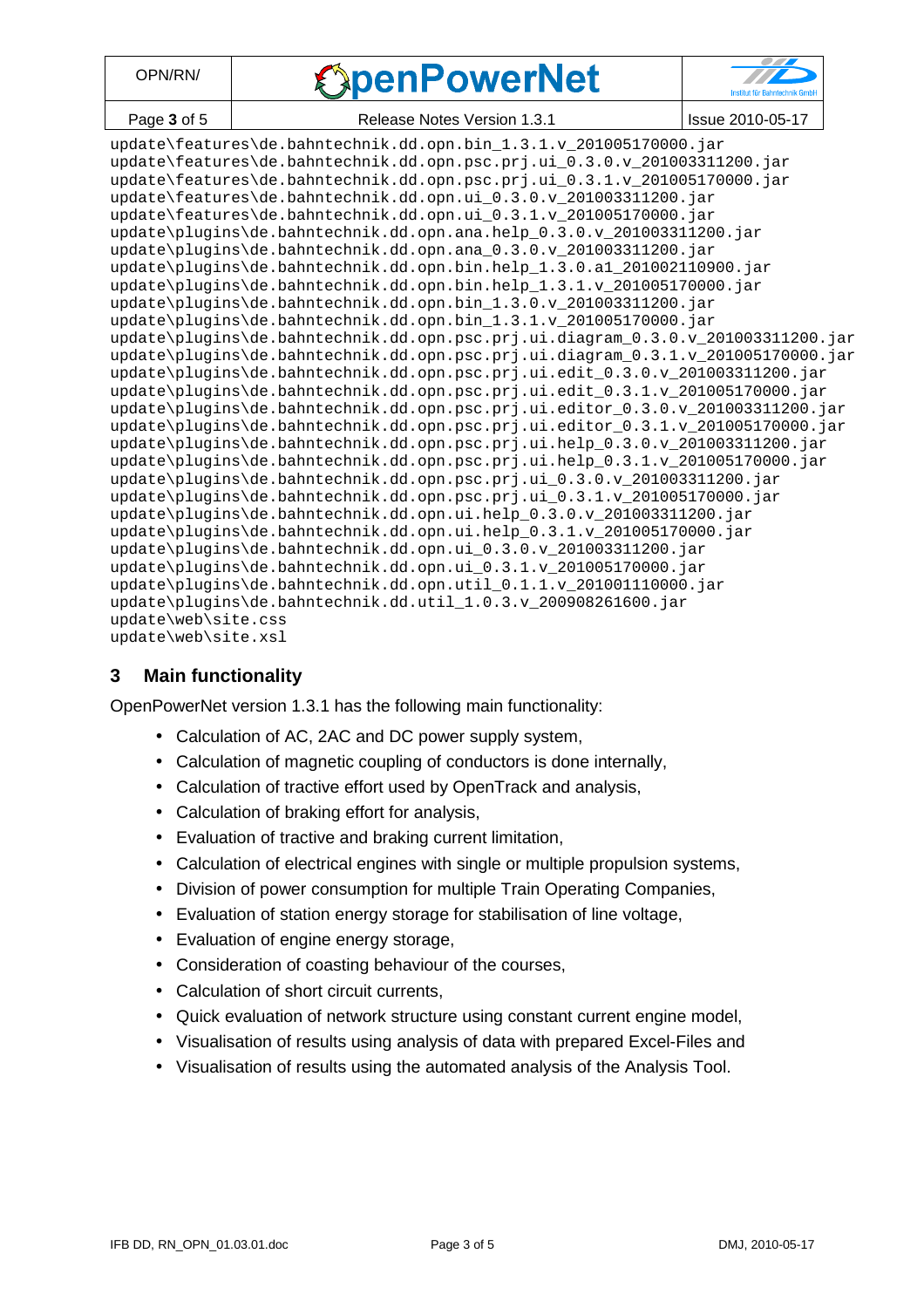The latest changes since version 1.3.0 are as follows:

- **General:** 
	- nothing
- **Excel Analysis:** 
	- nothing
- **Analysis Tool:** 
	- Add Dongle ID to setup dialogue to be able to select a specific or multiple dongles.
- **GUI:** 
	- Add Dongle ID to OpenPowerNet preferences to be able to select a specific or multiple dongles.
- **ATM:** 
	- Added constraint: Values in efficiency table have to be bigger than 0.
	- Bugfix 383: Calculation of standing engine without auxiliaries could fail.
- **PSC** 
	- nothing

#### **4 Known restrictions**

OpenPowerNet is tested with OpenTrack version 1.5.5 (2010-03-29) and should only be used with this version.

OpenPowerNet is a single user application. It is not tested to use the same database for multiple users at the same time.

The Engine-File uses the RailML rollingstock schema version 1.03 with OpenPowerNet specific extensions and is therefore not 100% compatible with the mentioned version 1.03.

#### **5 Version of corresponding documentation**

The following table lists the version of the documents related to OpenPowerNet 1.3.1.

| <b>Document</b>          | <b>Version</b> |
|--------------------------|----------------|
| Installation Instruction | 1.3.1          |
| User Manual              | 1.3.1          |